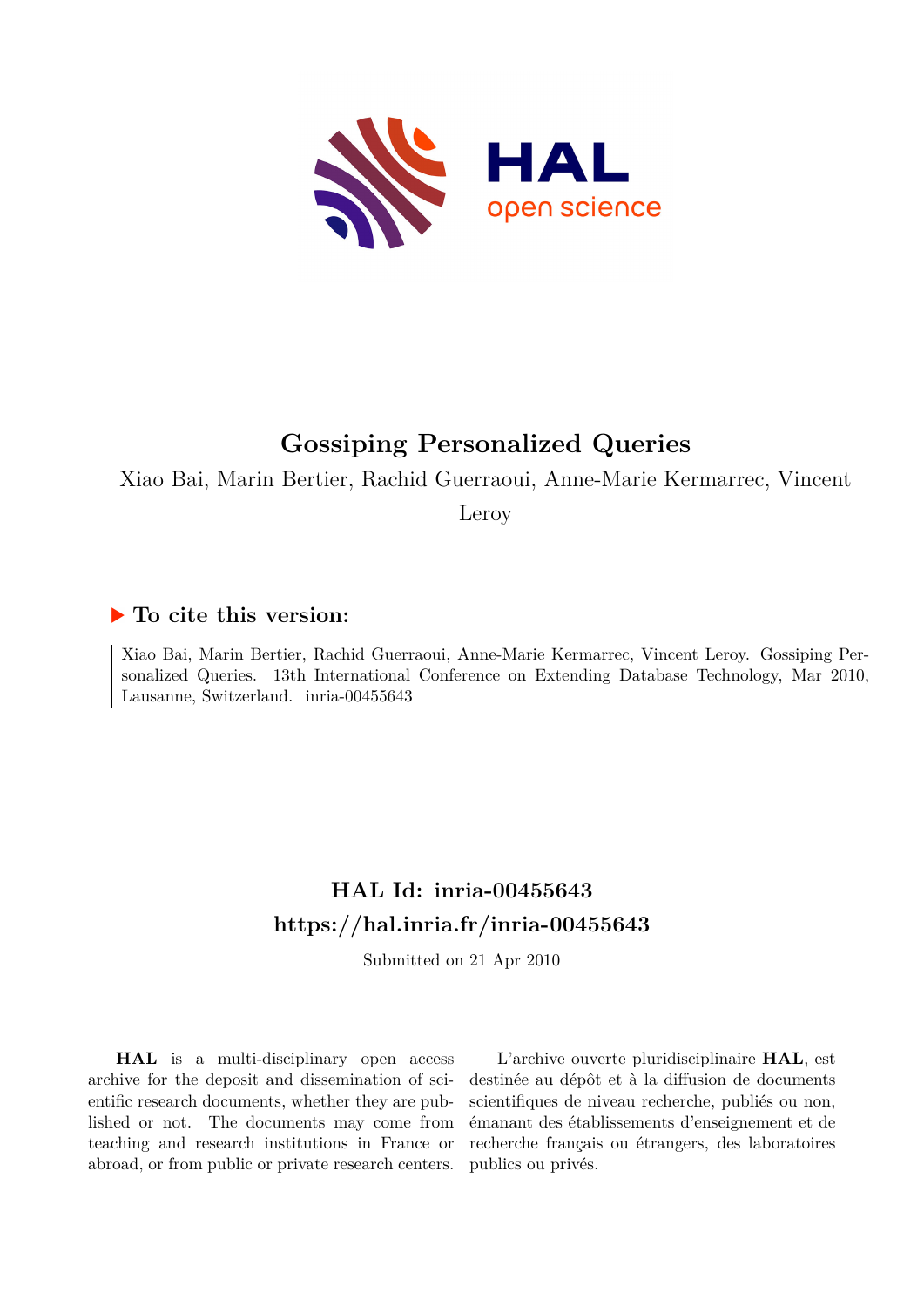## **Gossiping Personalized Queries**<sup>∗</sup>

Xiao Bai INSA Rennes, France xbai@irisa.fr

Marin Bertier INSA Rennes, France mbertier@irisa.fr

Anne-Marie Kermarrec INRIA, Rennes, France

anne-marie.kermarrec@inria.fr

Rachid Guerraoui EPFL, Swizerland rachid.guerraoui@epfl.ch

Vincent Leroy INSA Rennes, France vleroy@irisa.fr

## **ABSTRACT**

This paper presents P3Q, a fully decentralized gossip-based protocol to personalize query processing in social tagging systems. P3Q dynamically associates each user with social acquaintances sharing similar tagging behaviours. Queries are gossiped among such acquaintances, computed on the fly in a collaborative, yet partitioned manner, and results are iteratively refined and returned to the querier. Analytical and experimental evaluations convey the scalability of P3Q for top- $k$  query processing. More specifically, we show that on a 10,000-user delicious trace, with little storage at each user, the queries are accurately computed within reasonable time and bandwidth consumption. We also report on the inherent ability of P3Q to cope with users updating profiles and departing.

## **1. INTRODUCTION**

The Web 2.0 revolution has transformed the Internet from a readonly infrastructure to an active read-write platform. The content of collaborative tagging systems, such as delicious, Flickr and YouTube, is generated by the users themselves, who annotate items with freely chosen keywords. Such collaborative tagging systems are huge sources of information but enabling their exploration is challenging because of the unstructured nature of tagging and the lack of any fixed ontology. Clearly, the user freedom to choose tags turns out to be a significant source of ambiguities in the search process.

An appealing way to reduce the exploration space in collaborative tagging systems is to personalize the search by exploiting information from the social acquaintances of the user, typically users that exhibit similar tagging behaviours. If a computer scientist searches 'matrix' in Google for example, she is probably seeking some mathematical notions, but the first several pages returned from Google are all about the movie Matrix. In contrast, a Keanu Reeves fan may just look for this movie. User affinities can disambiguate these situations.

Several personalized approaches have been proposed to leverage social networks into search procedures [4, 17]. So far, however, these approaches focused mainly on explicit social networks, i.e., social networks established a priori, independently of the tagging profiles (e.g., Facebook). We argue for improving the information retrieval quality by exploiting the implicit user-centric correlation in shared interests. The motivation stems from the observation that you can learn a lot from people you might not know but with whom you share many interests. In this paper, we address the problem of leveraging implicit acquaintances in ranking the results of top- $k$ queries in a large scale collaborative tagging systems.

This personalization of the query processing is challenging in

such a setting given the large amount of information that needs to be maintained on a user basis, especially given the dynamic nature of the systems where users continuously join or leave, as well as periodically change their profiles by tagging new items.

Centralized solutions do clearly not scale. Using the centralized approach of [1] to score an item based on the tagging behaviours of users sharing similar preferences leads to maintain one inverted list per (user, tag). This reveals extremely space consuming: under the estimation of [1], maintaining the inverted lists for 100, 000 users would require several terabytes in delicious. Knowing that the actual system has more than 5 millions users and 150 millions URLs, a centralized approach of personalization does not seem realistic. The problem of scalability would be more severe in systems like Youtube and Flickr with videos and pictures.

We argue that leveraging implicit social networks in the search process calls for decentralized solutions. Besides being scalable and able to cope with dynamics, decentralized solutions circumvent the danger of central authorities abusing the information at their disposal, e.g., exploiting the user profiles for commercial purposes, or suffering from denial of service attacks as observed in August 2009 on Facebook, Twitter and LiveJournal at once.

A natural, fully decentralized, solution would consist for each user to locally store and maintain her (implicit) social network, enabling thereby efficient top- $k$  query computation. Yet, this would require every user to store all the profiles of her acquaintances which will then be massively replicated and hence hard to maintain. Not surprisingly, and as shown by our experiments [3], several hundreds of profiles are needed to return reasonable results (in the sense of [1]) in a system of only 10, 000 users. Maintaining all the necessary profiles in a real system of several millions of users seems simply inadequate.

At the other extreme, a storage-effective strategy would consist for each user to store and maintain only her own profile and seek other profiles on the fly whenever a query is to be processed. Clearly, this optimizes the storage and maintenance issues but might induce a large number of messages if the other profiles are consulted at the same time or dramatically increase the latency of query processing if they are consulted one by one. In addition, the profiles of temporarily disconnected users would be unavailable which, in turn, would significantly hamper the accuracy of the query processing.

In this paper, we propose P3Q, a *bimodal, gossip-based solution to personalize the query processing*. P3Q does not rely on any central server: users periodically maintain their networks of social acquaintances by gossiping among each other and computing the proximity between tagging profiles. Every user maintains her social network (a set of IDs) but locally stores a limited subset of profiles, typically those of the most similar users, according to

<sup>∗</sup>This work is supported by the ERC Starting Grant GOSSPLE number 204742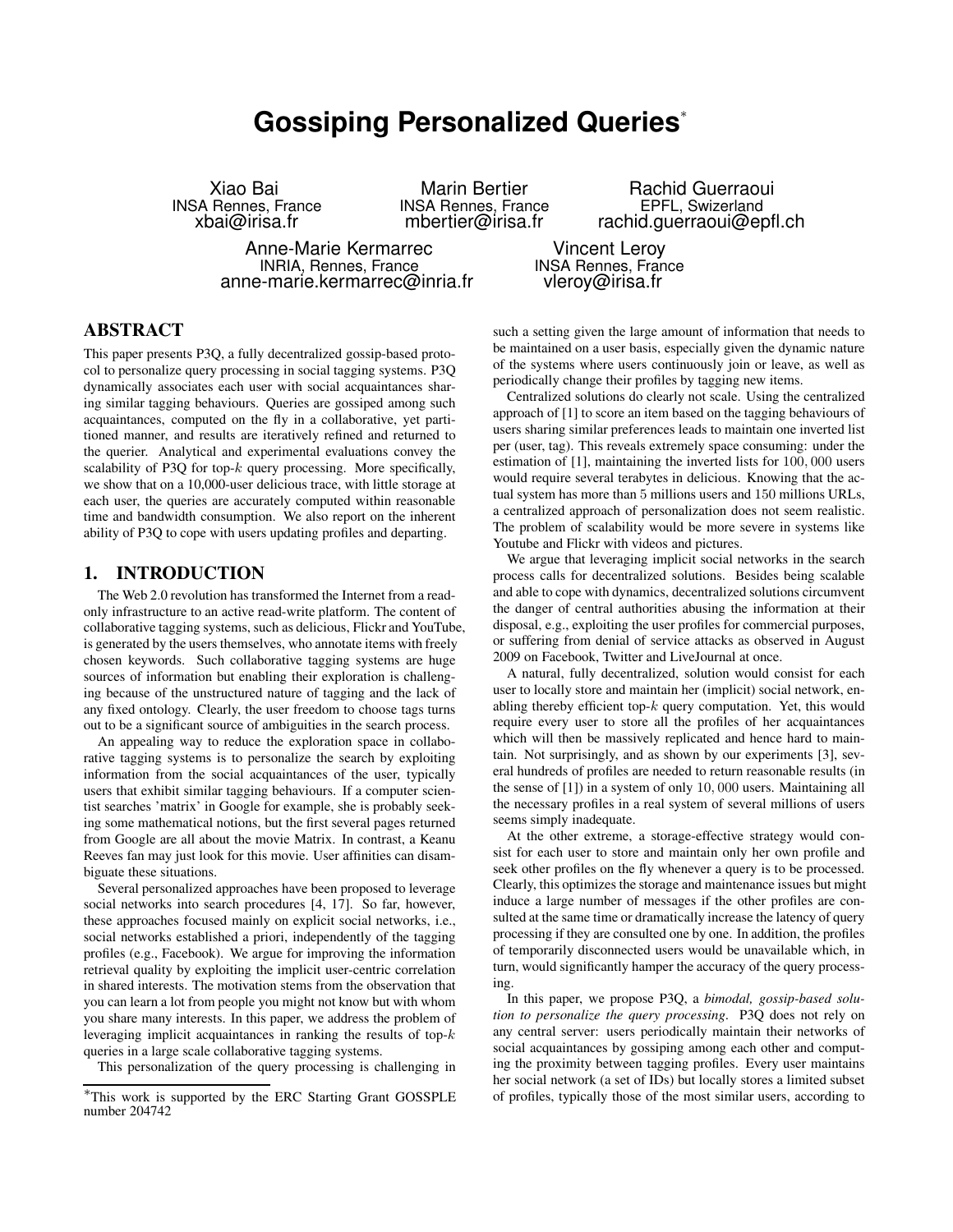their storage capabilities. The maintenance of the social network is performed in a *lazy* gossip mode, with a fairly low frequency to avoid overloading the network. To limit the bandwidth consumption, users exchange the whole profiles only when these appear to be significantly similar. Instead, the digests of profiles are encoded in Bloom filters and first exchanged to estimate the proximity between profiles.

The very same gossip scheme is also used to process queries with two differences: processing a query is achieved using an *eager* mode of the gossip protocol, i.e., with an increased frequency and the gossip is biased towards social acquaintances. Every query is first computed locally based on the set of stored profiles, providing an immediate partial result to the user. The query is then gossiped further, first to the closest acquaintances and further away according to social proximity, iteratively refining the results. The query contains the list of profiles that should be used to compute the query (based on the social network of the querier) and is computed collaboratively on the fly. Each user reached by the query locally computes her share of the query based on the relevant profiles stored locally and gossips the query further. The results are thus iteratively refined in a number of gossip cycles, harvesting relevant information at each step, and displayed directly at the querier. As the number of partial results to merge varies as the time passes, a modified NRA algorithm (No Random Access [11]) is used to retrieve the  $k$  most relevant items from the partial results. A partitioning technique prevents the users from biasing the results by computing queries against redundant profiles.

Gossiping the query *(i)* avoids saturating the network by contacting all the users in the personal network at the same time, and *(ii)* refreshes the part of the network originating from the querier, generating a specific wave of refreshments in the personalization process. The user can, at any time, consult the results of the queries and decide whether these are satisfactory enough. As we will show through our experiments, few gossip cycles are sufficient to compute almost perfect results.

We evaluate P3Q both analytically and experimentally. The analysis assumes a uniform setting of the system parameters and shows that the query processing time in gossip cycles can be approximated with  $O(\log_2 L)$ , where L is the number of profiles in a user's personal network but not stored by her. The analysis also bounds the number of messages incurred by the query propagation and partial results transmission. Our experimental evaluations confirm the analytical results. We evaluated P3Q using *PeerSim*[13] with a real dataset crawled from delicious with 10,000 users in January 2009. We considered several storage scenarios. We show that even each user stores only 10 profiles in her personal network, top- $k$  queries can be accurately satisfied within 10 gossip cycles, corresponding to 50 seconds with an eager mode running every 5 seconds. We highlight the tradeoff between the user's expectation of query results, the latency of the response and the space availability. Running the lazy mode every minute, even if all users simultaneously change their profiles, in half an hour, 90% of the stored information is updated. Meanwhile, P3Q incurs acceptable overload in terms of bandwidth consumption: 13.4K bps are sufficient for maintaining the personal network and 91K bps are sufficient to compute a query. P3Q is also proven robust against user departure: for instance, a massive leaving of 50% users impacts the quality by only 10%.

To summarize, our work is the first to perform search queries in a distributed and personalized manner using implicit user affinities. Whereas we use standard techniques to compute profile proximities (number of common tag-item) and rank queries (NRA), P3Q is generic in this sense and alternative techniques could be used. In fact, our contribution lies in the way we decentralize query processing in a large scale dynamic system and this is not limited to top- $k$  processing: we believe that it could be used in the context of personalized query expansion for example.

The rest of the paper is organized as follows. Section 2 describes our P3Q protocol and analyses its behaviour. Section 3 presents our experimental results. Section 4 concludes our work by discussing related work.

## **2. THE P3Q PROTOCOL**

#### **2.1 System model and data structures**

We consider a collaborative system as an information space, where  $U$  denotes the set of users,  $I$  contains the items in the system and  $T$ is the set of all related tags.  $Tagged_{u_i}(i, t)$  captures the fact that user  $u_i$  tagged the item i with the tag t. The profile of a user  $u_i$ is described as a set of her tagging actions, i.e.,  $Profit(u_i)$  =  ${Taged}_{u_i}(i, t)$ . The network is modeled as a directed graph where each node corresponds to a user and an edge presents the link between two users. When there is a directed edge from user  $u_i$ to user  $u_i$ ,  $u_j$  is considered as a neighbour of  $u_i$ . For the simplicity of presentation, we use the term user to mean its associated underlying machine and generally refer to the canonical user as 'she'.

In P3Q, except for her own profile, a user maintains two data structures: a personal network and a random view (Figure 1).

*Personal network.* The personal network of a user  $u_i \in U$  is a set of s neighbours having the most similar interests with her, noted as  $Network(u_i)$ . This requires a *distance* between users:  $u_i$  maintains a similarity score, denoted  $Score_{u_i}(u_j)$ , for each neighbour  $u_j$  in  $Network(u_i)$ , which reflects such distance by quantifying the degree of similarity between  $u_i$  and  $u_j$ . In this paper, we define the score as the number of common tagging actions in two users' profiles, i.e.,

$$
Score_{u_i}(u_j) = |Project(u_i) \cap Profile(u_j)|
$$
  
= 
$$
|\{(i,t)|Taged_{u_i}(i,t) \land Tagged_{u_i}(i,t)\}|
$$

As a tag can be used for different items and an item may receive different tags from different users, the metric we use takes the users' preferences on both topics and specific objects into account. The higher the score, the more interests are shared between  $u_i$  and  $u_j$ . In fact, this distance is application-specific and P3Q is independent of the way similarity is defined. The query results of a user  $u_i$ only depend on the profiles of the neighbours in her personal network. To guarantee the effectiveness of the query processing, the size of the personal network s should be relatively large. In order to maintain the local storage in reasonable bounds as well as keep the stored profiles up-to-date, only the profiles of the  $c$  neighbours  $u_j$  having the highest  $Score_{u_i}(u_j)$  are stored. Note that users may adjust c depending on their expectation on the query results (with respect to latency and accuracy) and their storage availabilities.

In order to limit the overhead of the protocol, a digest of profile  $(Digest(u_j))$  is also stored along with each neighbour in the personal network. The digest is encoded using a Bloom filter [6] and only contains the items tagged by each user. This is used in the gossip protocol to retrieve the full profile of a user if the digest indicates that the user might be a neighbour or her profile should be updated.

*Random view.* Each user also maintains a set of r neighbours, called a random view, selected uniformly at random from the whole network. These users are used to ensure that the network remains connected [14]. In addition, this enables the discovery of new simi-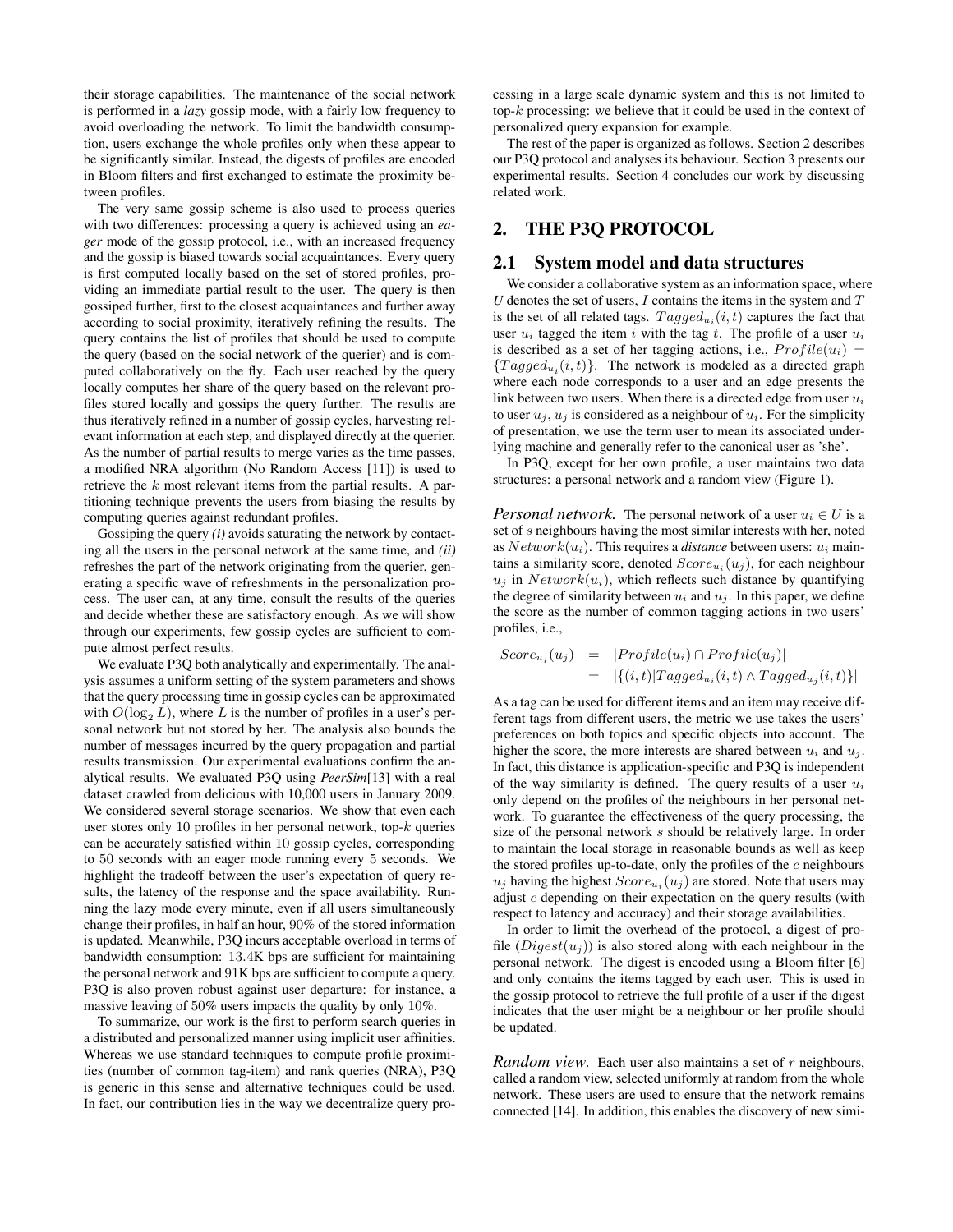

**Figure 1: System model**

lar neighbours. A digest of profile is also stored for each neighbour.

## **2.2 Bimodal gossiping**

P3Q relies on a two-mode gossip protocol as represented in Figure 1. The *lazy mode* runs *periodically* at a low frequency and is responsible of maintaining the personal network and the random view. The *eager mode* runs *on-demand* and is in charge of the collaborative query processing while refreshing a specific portion of users' personal networks. The eager mode is only activated upon queries and stops when the query is accurately computed. Queries are gossiped among the neighbours in personal networks for collecting the profiles of similar neighbours required to compute the query but which are not stored by the querier.

In short, a generic p2p gossip protocol proceeds as follows: each peer  $p$  knows a set of other peers (i.e., contact information like IP and port), called  $p$ 's view. Periodically,  $p$  selects one peer  $q$  from its view and sends some information to  $q$ . In return,  $q$  also sends some information to  $p$ . Then  $p$  and  $q$  process the received information according to the specific application. The gossip period is referred as a cycle. Such protocols have been successfully used for overlay topology maintenance [14, 26] and information dissemination [10]. We now describe the lazy and eager modes of the P3Q gossip protocol.

#### *2.2.1 Maintaining personal networks: The lazy mode*

The personal network of each user is discovered and maintained through a two-layer gossip. The bottom layer, also known as the random peer sampling protocol [14], maintains the random view of a user: at each cycle, a user  $u_i$  sends the r digests <sup>1</sup> to a neighbour  $v_i$  picked uniformly at random from her random view and receives r digests from  $v_i$ . Then r digests among the 2r digests are randomly selected to form the new random view of  $u_i$ .  $v_j$  follows the same algorithm.

The top layer is in charge of tracking the similarity between user profiles and discovering new neighbours for the personal network. At each cycle, a gossip initiator  $u_i$  selects a neighbour  $u_i$  from her personal network to gossip with. This leverages the fact that exchanging information between similar neighbours significantly speeds up the convergence of the personal networks assuming that friends' friends may also be friends. Each neighbour in  $u_i$ 's personal network has a timestamp that indicates for how many cycles she has not been gossiped with. The initial value of a neighbour's timestamp is set to 0 when she is added to the personal network.  $u_i$ selects the neighbour having the oldest timestamp to gossip with and the neighbour's timestamp is set to 0 while other neighbours

increment their timestamps by 1. This guarantees that each neighbour has a comparable chance to participate in the gossip.  $u_i$  then sends a gossip message to  $u_i$ .

This message is composed of a subset of her neighbours' profiles, randomly selected from the c profiles stored in  $u_i$ 's personal network. In turn  $u_i$  sends back to  $u_i$  a subset of her neighbours' profiles. Then  $u_i$  computes  $Score_{u_i}(u_i)$  for each received user  $u_i$ and  $Score_{u_i}(v_j)$  for each user  $v_j$  in her random view. The profile of  $v_i$  is obtained by directly contacting  $v_i$  if  $Digest(v_i)$  contains at least one item tagged by  $u_i$ , which implies that  $v_i$  may be a potential neighbour of  $u_i$ . User  $u_i(u_j)$  keeps in her personal network the s users with the highest (positive) scores and the profiles of the top ranked c users are locally stored.

The bottom layer and the top layer run in parallel, i.e., at each cycle, a user gossips with a neighbour from her random view and a neighbour from her personal network respectively. This ensures the network to be connected: using solely personal networks could lead to a partition if user groups exhibit completely disjoint interests. Moreover, maintaining the random view provides a chance to find new neighbours that have not been recognized by current neighbours and accelerates the personal network maintenance.

To avoid overloading the system, the transmission of profiles in the top layer gossip follows a 3-step protocol. Algorithm 1 depicts the data exchange procedure. The first exchange (1-15) of the digests enables to approximate the similarity between users using the profile digests: if two users have no common item in their profiles, they simply do not qualify as neighbours in their respective personal networks, or if the users have already in each other's personal network and their profile digests remain the same. In both cases, there is no need to exchange the profiles. The second exchange (16-26) of common items and their associated tags enables to precompute the exact similarity score of each user. As only the c users' profiles having the highest scores will be stored, there is no need to transmit the other neighbours' profiles. The last exchange (27-31) only happens if there are indeed profiles that should be stored.

Finally, the *lazy mode* runs at a low frequency keeping a low level network traffic.

#### *2.2.2 Processing queries: The eager mode*

Should a user be able to compute a query based on all the profiles of her personal network, the result would be exact (recall of 1). However, for space and result freshness reasons, only the profiles of the  $c$  neighbours having the highest scores are locally stored. This can be used to compute a partial result to the query. Yet, the user has to contact other users in the network for collecting the missing profiles. This is achieved in a collaborative and distributed manner by gossiping the queries in the network using the top layer protocol in eager mode. The queries are gradually processed collaboratively by the querier and other users reached by the queries. The reason for only gossiping the queries within personal networks is twofold. Firstly, it is unlikely that the profiles stored by random neighbours are required by the querier. Secondly, applying various gossip frequencies (generated by the on demand nature of the eager mode) at the bottom layer may jeopardize the uniform randomness of the underlying network topology [14].

The eager mode of P3Q works as follows. The querier  $u_i$  first processes her query Q based on the profiles in her personal network. This provides a partial and local result to the query. The *remaining list* of a user  $u_i$  for query Q, denoted  $L_Q(u_i)$ , is the set of users from her personal network whose profiles are not stored locally. Those profiles are discovered through gossip. User  $u_i$  initiates a gossip with a neighbour  $u_j$  having the oldest timestamp in  $L<sub>Q</sub>(u<sub>i</sub>)$  and attaches the query and the remaining list to the gos-

<sup>&</sup>lt;sup>1</sup>The contact information of the corresponding users is also exchanged but omitted for the ease of presentation.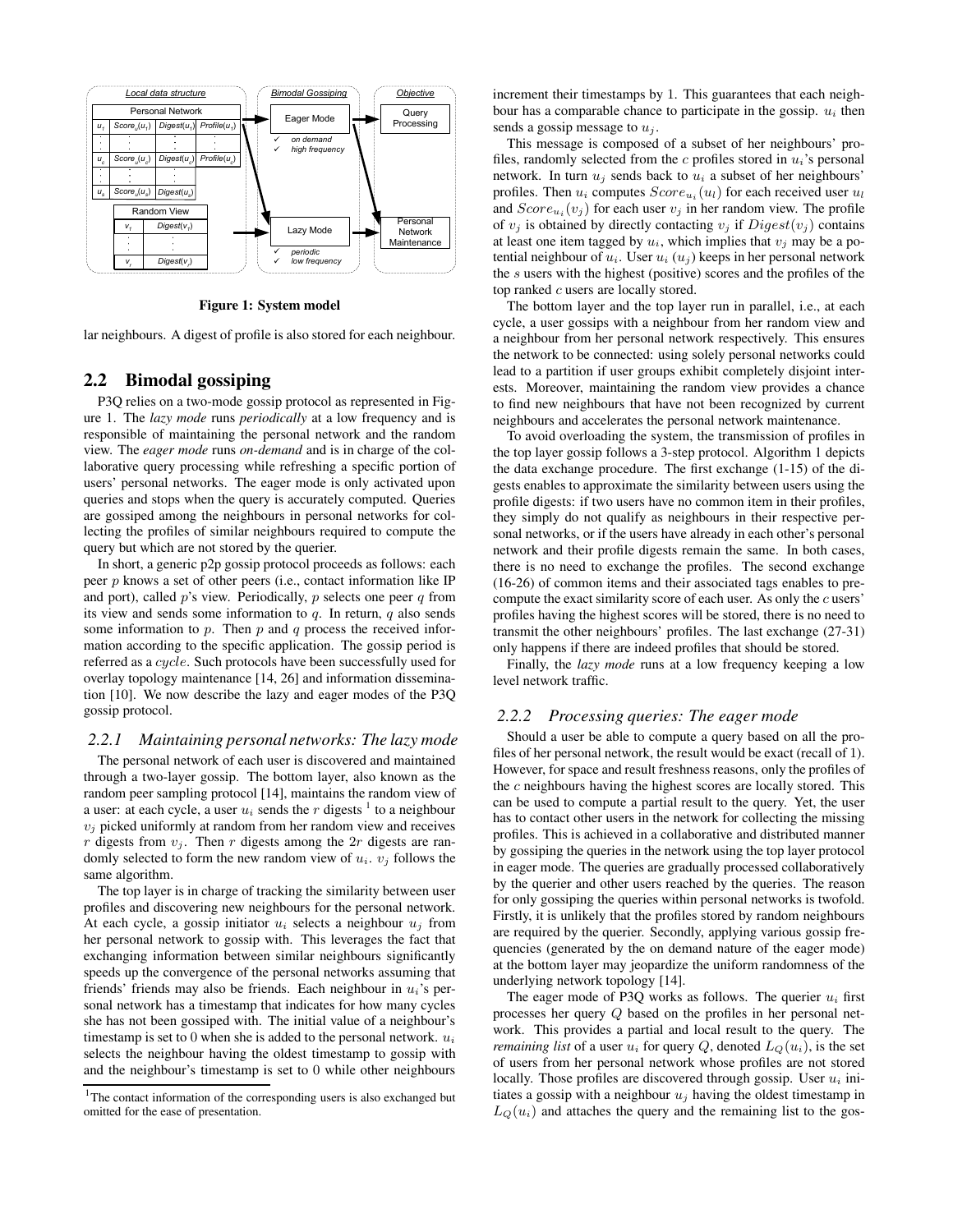**Algorithm 1** Gossiping profiles in the top layer

|                  | 1. <b>Input:</b> $Profit(u_i)$ & received profile digests             |
|------------------|-----------------------------------------------------------------------|
| $\overline{2}$ . | <b>Output:</b> new $Network(u_i)$                                     |
| 3.               | for each received $Digest(u_l)$ do                                    |
| 4.               | if $u_l \in Network(u_i)$ then                                        |
| 5.               | <b>if</b> $Digest(u_l)$ does not change <b>then</b>                   |
| 6.               | $drop\, Digest(u_l)$                                                  |
| 7.               | else                                                                  |
| 8.               | add $u_l$ to <i>Candidates</i>                                        |
| 9.               | end if                                                                |
| 10.              | else if $u_l$ has no common item with $u_i$ then                      |
| 11.              | $drop\, Digest(u_l)$                                                  |
| 12.              | else                                                                  |
| 13.              | add $u_l$ to <i>Candidates</i>                                        |
| 14.              | end if                                                                |
|                  | 15. <b>end for</b>                                                    |
| 16.              | <b>if</b> <i>Candidates</i> is not empty <b>then</b>                  |
| 17.              | <b>for</b> each $u_l$ in <i>Candidates</i> <b>do</b>                  |
| 18.              | require her tagging actions for the common items with $u_i$           |
| 19.              | end for                                                               |
| 20.              | receive the required information                                      |
| 21.              | <b>for</b> each $u_l$ in <i>Candidates</i> <b>do</b>                  |
| 22.              | compute $Score_{u_i}(u_l)$                                            |
| 23.              | if $Score_{u_i}(u_l)$ is one of the <i>s</i> highest scores then      |
| 24.              | add $u_l$ to $Network(u_i)$ with $Score_{u_i}(u_l)$ and $Digest(u_l)$ |
| 25.              | end if                                                                |
| 26.              | end for                                                               |
| 27.              | <b>for</b> each $u_l$ added to $Network(u_i)$ <b>do</b>               |
| 28.              | if $Score_{u_i}(u_l)$ is one of the c highest scores then             |
| 29.              | require the rest of the tagging actions in $Profit(u_l)$              |
| 30.              | end if                                                                |
| 31.              | end for                                                               |
|                  | 32. end if                                                            |

sip message containing the profile digests she wants to send to  $u_i$ as described in the lazy mode. When  $u_j$  receives the message, she checks whether she locally stores the profiles of the users in  $L<sub>Q</sub>(u<sub>i</sub>)$ , removes them from the remaining list and processes her share of the query locally. This updated remaining list is then split into two parts: a portion  $\alpha$  ( $0 \leq \alpha \leq 1$ ) is sent back to the querier in her gossip message containing the profile digests, the remaining portion forms her remaining list for the query  $Q: L<sub>O</sub>(u<sub>i</sub>)$ . The intuition is that, this user will take care of a portion of the remaining list herself through gossip while the portion sent back to the querier will be processed by the querier through her other neighbours. The partial result of the query is sent back to the querier in a message independent on the gossip. A list of users whose profiles are used for the computation are also sent to the querier in the same message. This information is used to estimate the quality of the current results. The more users' profiles have been used for the query processing, the closer the results should be to the ideal ones. At the end of the first cycle, the querier updates the query results with the partial result received during this cycle.

In the second cycle, both  $u_i$  and  $u_j$  gossip with one of their neighbours that are also in their remaining lists if the sizes of their remaining lists are larger than 0. If none of the users in the remaining list is the neighbour of the gossip initiator, a user is chosen randomly from her remaining list as gossip destination. Contacting such users ensures to find at least one profile interested by the querier. Receiving the gossip message, the gossip destinations of  $u_i$  and  $u_j$  do the same processing as  $u_j$  did in the first cycle. At the end of the second cycle, the querier updates the query results again with the new available partial results received during this cycle.

This process continues until none of the users reached by Q has a remaining list. At this moment, the *accurate* (recall of 1) personalized results, based on the information of whole personal network,

### **Algorithm 2** Querier's processing in eager mode

|     | 1. Input: querier $u_i$ 's query $Q$ & $Network(u_i)$               |
|-----|---------------------------------------------------------------------|
|     | 2. <b>Output:</b> personalized query results of $Q$                 |
|     | 3. process Q with the profiles in $Network(u_i)$                    |
|     | 4. <b>if</b> $u_i$ stores all her neighbours profiles <b>then</b>   |
| 5.  | display query results and return                                    |
|     | 6. else                                                             |
| 7.  | build the remaining list $LO(ui)$                                   |
| 8.  | repeat                                                              |
| 9.  | gossip with a neighbour $u_i$ in $L_O(u_i)$                         |
| 10. | receive new $L_O(u_i)$ from $u_i$                                   |
| 11. | receive partial results from collaborating users                    |
| 12. | compute and display new results with available information          |
| 13. | <b>until</b> all neighbours' profiles are used for query processing |
|     | 14. <b>end if</b>                                                   |

are obtained. The query results are in fact updated and displayed at the end of each cycle and the querier can estimate the quality of the results according to the number of profiles that have been used for the query processing and decide whether she is satisfied. The querier stops waiting the incoming partial result lists if all her neighbours' profiles are used for the processing.

Algorithm 2 is the query processing at the querier, whereas Algorithm 3 shows how a query is gossiped between two users. The gossip initiator is the user who forwards the query and the remaining list and the gossip destination is the user who processes the query and splits the remaining list.

The splitting process, specified by the parameter  $\alpha$ , is used to avoid taking the same profile into account several times during the query processing, if this profile is stored by more than one user reached by the query. This ensures that every user participating in the query processing is in charge of a different part of the initial remaining list and guarantees the accuracy of the final results. The optimality of  $\alpha$  in P3O will be discussed later.

As opposed to the lazy mode, the eager mode runs at a higher frequency in order to provide quick responses for the queries. Although it temporarily increases the network traffic due to the gossip exchanges of profiles, it significantly helps update the personal networks of the users participating in the gossip (Section 3.4.1).

| <b>Algorithm 3</b> Gossiping queries in eager mode |  |  |  |
|----------------------------------------------------|--|--|--|
|                                                    |  |  |  |
|                                                    |  |  |  |

|     | 1. <b>Gossip Initiator</b> $(u_{init})$                                            |
|-----|------------------------------------------------------------------------------------|
|     | 2. for each cycle do                                                               |
| 3.  | if $ L_O(u_{init})  > 0$ then                                                      |
| 4.  | if $\exists u_l \in L_O(u_{init})$ & $u_l \in Network(u_{init})$ then              |
| 5.  | $u_{dest} \leftarrow u_l$ with maximum timestamp                                   |
| 6.  | set $u_{dest}$ 's timestamp to 0                                                   |
| 7.  | else                                                                               |
| 8.  | select $u_{dest}$ from $L_O(u_{init})$                                             |
| 9.  | end if                                                                             |
| 10. | send Q and $L_O(u_{init})$ to $u_{dest}$ in gossip message                         |
| 11. | receive gossip message containing new $L_0(u_{init})$ from $u_{dest}$              |
| 12. | maintain personal network as in lazy mode                                          |
| 13. | end if                                                                             |
|     | 14. <b>end for</b>                                                                 |
|     |                                                                                    |
|     | 15. Gossip Destination $(u_{dest})$                                                |
|     | 16. <b>loop</b>                                                                    |
| 17. | receive gossip message containing Q and $L_0(u_{init})$ from $u_{init}$            |
| 18. | remove each $u_l$ from $L_O(u_{init})$ if $Profile(u_l)$ is stored by $u_{dest}$   |
| 19. | $L_O(u_{dest}) \leftarrow (1-\alpha)^*  L_O(u_{init}) $ users from $L_O(u_{init})$ |
| 20. | $L_O(u_{init}) \leftarrow L_O(u_{init}) \backslash L_O(u_{dest})$                  |
|     |                                                                                    |

21. send  $L_Q(u_{init})$  to  $u_{init}$  in gossip message

- 
- 22. process Q with profiles required by  $u_{init}$  and stored by  $u_{dest}$ <br>23. send partial result to the querier send partial result to the querier
- 24. maintain personal network as in lazy mode

25. **end loop**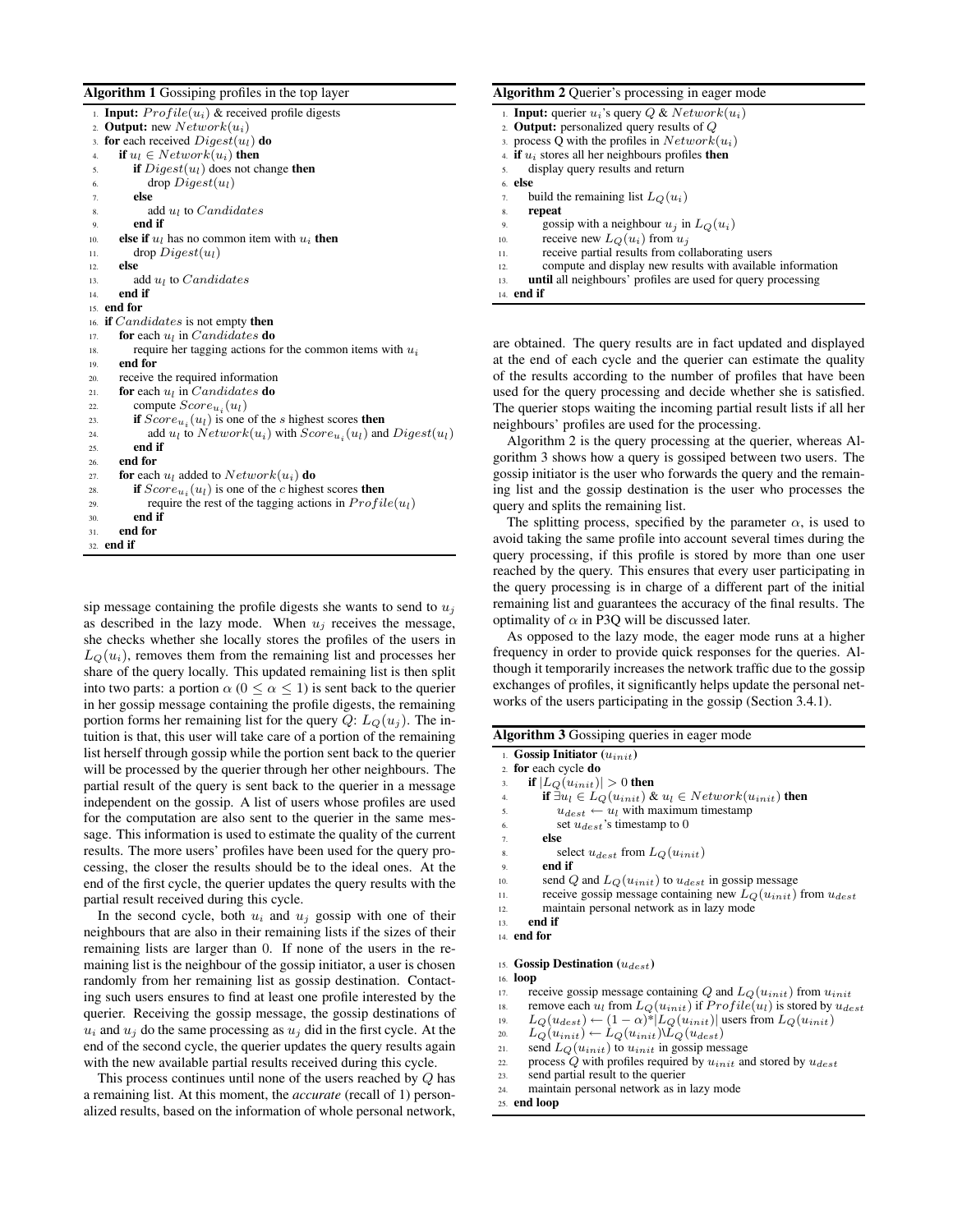## **2.3 Collaborative top-k query processing**

We illustrate in this section the collaborative query processing in P3Q in the context of top- $k$  processing.

*Queries and scoring.* We consider a query  $Q = \{u_i, t_1, ..., t_n\}$ , issued by a user  $u_i$  with a set of tags  $t_1, ..., t_n$ . The personalized top-k processing for  $Q$  aims to return the k items having the highest relevance scores from  $u_i$ 's personal network. More specifically, we define the score of an item i for a user  $u_j$  and a query  $Q$  as the number of tags in Q used by  $u_j$  to annotate i, i.e.,  $Score_{u_j,Q}(i)$  =  ${t_m | t_m \in Q, Tagged_{u_j}(i, t_m)}$ . We define the relevance score of the item i for the user  $u_i$ 's query Q as the sum of  $Score_{u_i,Q}(i)$  of each neighbour  $u_j$  in  $u_i$ 's personal network, i.e.,

$$
Score(Q, i) = \sum_{u_j \in Network(u_i)} Score_{u_j, Q}(i)
$$

Alternative monotonic scoring function can also be used to compute such user-specific relevance score.

*Top-k processing in P3Q.* As presented above, in P3Q, a query is processed in collaboration among the querier and the users reached by the query. We here describe how the partial results are computed by each user and how the querier updates the top- $k$  results upon receiving new partial results at each cycle.

In P3Q, once a user  $u_i$  receives a query  $Q$ , she computes a partial result for Q with the profiles that she stores and should be used for the query processing. These profiles can be either her own profile or those stored in her personal network. We denote this set of profiles  $GoodProfiles(u<sub>i</sub>, Q)$ .  $u<sub>i</sub>$  computes a partial relevance score for each item appearing in these profiles. With respect to the definition of the overall relevance score  $Score(Q, i)$ , the partial relevance score of an item *i* can be computed as the sum of  $Score_{u_l,Q}(i)$  for each  $Profit(u_l)$  in  $GoodProfiles(u_i, Q)$ , i.e.,

$$
PartialScore_{u_j}(i) = \sum_{Project(u) \in GoodProfiles(u_j,Q)} Score_{u_l,Q}(i)
$$

The partial result for the query  $Q$  is a list containing all the items having positive partial relevant scores and the items are ranked in descending order of their scores.

The querier's local processing before gossiping the query is also carried out this way and the  $k$  items ranked on top of the resulting list are displayed as the first query results for the querier.

Existing top- $k$  techniques cannot be directly used within P3Q as the partial result lists in P3Q are computed on the fly and asynchronously provided to the querier. So we adapt the classical NRA (No Random Access)[11] algorithm to P3Q while minimizing the processing time. In P3Q, at the end of each cycle, k items are returned to the querier. Algorithm 4 shows the pseudo-code of the top-k processing at a given cycle.

For any query, at a given cycle, the querier already has the partial result lists used for the top- $k$  processing in the previous cycle and the resulting candidate heap of items, where each item has a best-case score and a worst-case score and they are ranked according to their worst-case scores as in classical NRA. In NRA, the ranked lists are scanned sequentially in parallel. The worst-case score takes the most pessimistic assumption that if an item has not been seen in some lists while scanning, then it does not exist in those lists. Alternatively the best-case score takes the most optimistic assumption that its scores in those lists equal to the scores of the last seen items in those lists. In the current cycle, the querier receives some new partial result lists. The query is processed using all the available information to compute the new top- $k$  items.

#### **Algorithm 4** Per cycle top-k processing of the querier

- **Input:**  $u_i$ 's query  $Q$  & candidate heap & old partial result lists & new partial result lists
- 2. **Output:** new top-k items
- 3.  $Scanning Lists \leftarrow new partial result lists$
- $Scanning Position \leftarrow 1$
- 5. **while** worst-case score of the kth item in candidate heap < max{bestcase scores of items in candidate heap but not in top-k} **do**
- 6. **for** each partial result list l in ScanningLists **do**
- 7. get the item  $i$  in the  $Scanning Position$  of  $l$
- $8.$  update the last seen value and last scanned position of  $l$
- 9. **if**  $i \in$  candidate heap **then**
- 10. update i's best-case score and worst-case score
- 11. **else**
- 12.  $\qquad \qquad \text{add } i \text{ in candidate heap}$
- 13. **end if**
- 14. update the best-case scores for items in candidate heap
- 15. re-order candidate heap

```
16. end for
```
- 17.  $Scanning Position \leftarrow Scanning Position + 1$
- 18. **for** each partial result list  $l \in$  old partial result lists **do**
- 19. **if** last scanned position =  $Scanning Position-1$  **then**
- 20. add l to ScanningLists
- 21. **end if**
- 22. **end for**

23. **end while**

The processing begins by scanning the new partial result lists sequentially in parallel. For each partial result list (old or new), the last scanned position is maintained. Each time the cursor reaches a new position, all the partial result lists stopped at this position before should continue to be scanned with the currently scanned ones. At this point, we guarantee that each partial result list is scanned only once during the whole processing. Once a new item is encountered in a partial result list, the querier first checks if it is already in the candidate heap. If it exists, its best-case score and worst-case score are updated. Otherwise, it is added to the heap. The best-case scores of other items in the candidate heap should be accordingly updated. The scores are computed using the same assumption as in NRA. The candidate heap is kept sorted in descending order of the worst-case scores. For the items with equal worst-case scores, the ones with larger best-case scores are ranked ahead. The processing stops when none of the items out of the first k items has a best-case score larger than the worst-case score of the kth item. Several optimizations are possible to incorporate into the basic algorithm, like not re-ranking the candidate heap once an item is modified, but they are out of the scope of this paper.

## **2.4 Analysis of the query processing**

To analyze the efficiency of the query processing, we consider a simplified model. We assume that each time a query is gossiped, the same number of profiles, noted as  $X$ , can be found in the gossip destination's local storage.

**Theorem 2.1** *Given a query* Q *and the querier* ui*'s remaining list of length* L*,* u<sup>i</sup> *gets the best results that her personal network can provide within* R(α) *cycles, where*

$$
R(\alpha) = \begin{cases} 1 - \log_{\alpha}[(1 - \alpha)L/X + \alpha] & 0.5 \leq \alpha < 1 \\ 1 - \log_{1 - \alpha}[\alpha L/X + (1 - \alpha)] & 0 < \alpha < 0.5 \\ L/X & \alpha = 0, \alpha = 1 \end{cases}
$$

*Proof.* As described in the algorithm, at a given cycle, a user with her remaining list of length  $l$  for the query  $Q$  initiates a gossip with one of her neighbours. After  $X$  profiles are found, the length of her remaining list becomes  $\alpha(l - X)$  while her neighbour obtains a remaining list of length  $(1 - \alpha)(l - X)$ . If  $0.5 \leq \alpha \leq 1$ ,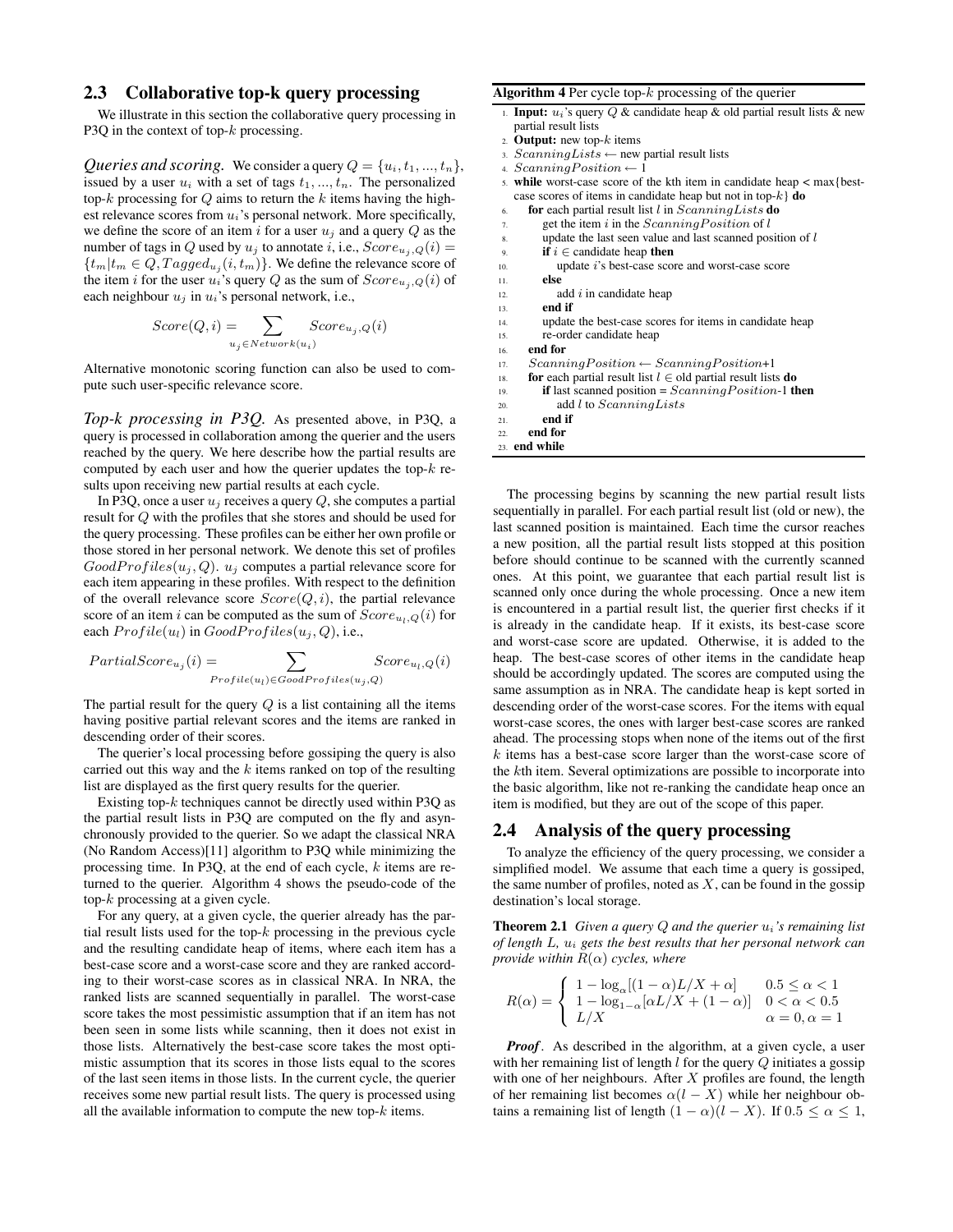comparing to her neighbour, the gossip initiator has a longer(equal) remaining list. Meanwhile, among all gossip initiators in this cycle, the one possessing the longest remaining list before should still have the longest after this cycle. So at the end of each cycle, it is always the user  $u_i$  who has the longest remaining list as she first gossips the query  $Q$ . From the definition, we know that  $u_i$  gets the best results that her personal network can provide when none of the users reached by Q has a remaining list, i.e., the length of  $u_i$ 's remaining list becomes 0 as she has the longest one. Note the length of  $u_i$ 's remaining list after the *r*th cycle as  $L(r)$ , we have

$$
L(1) = \alpha(L - X),
$$
  
\n
$$
L(2) = \alpha[L(1) - X] = \alpha^2 L - \alpha^2 X - \alpha X,
$$
  
\n...\n
$$
L(r) = \alpha[L(r - 1) - X] = \alpha^r L - \alpha^r X - \alpha^{r-1} X - \dots - \alpha X
$$
  
\n
$$
= \alpha^r L - \sum_{i=1}^r \alpha^i X
$$
  
\n
$$
= \begin{cases} \alpha^r L - \frac{\alpha(1 - \alpha^r)}{1 - \alpha} X & 0.5 \le \alpha < 1 \\ L - rX & \alpha = 1 \end{cases}
$$

For  $u_i$  to get the best results in  $R(\alpha)$  cycles, it is sufficient to let  $L[R(\alpha)] \equiv 0$ , then we can get

$$
R(\alpha) = \left\{ \begin{array}{ll} 1 - \log_{\alpha}[(1-\alpha)L/X + \alpha] & 0.5 \leq \alpha < 1 \\ L/X & \alpha = 1 \end{array} \right.
$$

If  $0 \le \alpha < 0.5$ , similarly, we can obtain the length of the longest remaining list after the rth cycle as

$$
L(r) = (1 - \alpha)[L(r - 1) - X] = (1 - \alpha)^r L - \sum_{i=1}^r (1 - \alpha)^i X
$$
  
= 
$$
\begin{cases} (1 - \alpha)^r L - \frac{(1 - \alpha)[1 - (1 - \alpha)^r]}{\alpha} X & 0 < \alpha < 0.5 \\ L - rX & \alpha = 0 \end{cases}
$$

Hence, for the longest remaining list to become 0, we have

$$
R(\alpha) = \begin{cases} 1 - \log_{1-\alpha}[\alpha L/X + (1-\alpha)] & 0 < \alpha < 0.5 \\ L/X & \alpha = 0 \end{cases}
$$

**Theorem 2.2** *Given L and X, the number of cycles for the querier*  $u_i$  *to get the best results for her query*  $Q$ ,  $R(\alpha)$ *, is monotonicly increasing with*  $\alpha$  *if*  $0.5 \leq \alpha < 1$  *and monotonicly decreasing with*  $\alpha$  *if*  $0 < \alpha < 0.5$ *. The minimum number can be achieved at*  $\alpha = 0.5$ .

*Proof.* Let  $0.5 < \alpha_2 < \alpha_1 < 1$ , we have

$$
R(\alpha_1) - R(\alpha_2)
$$
  
=  $(1 - \log_{\alpha_1}[(1 - \alpha_1)L/X + \alpha_1]) -$   
 $(1 - \log_{\alpha_2}[(1 - \alpha_2)L/X + \alpha_2])$   
=  $\frac{\ln[(1 - \alpha_2)L/X + \alpha_2]}{\ln \alpha_2} - \frac{\ln[(1 - \alpha_1)L/X + \alpha_1]}{\ln \alpha_1}$   
=  $\frac{\ln[(1 - \alpha_2)L/X + \alpha_2] \ln \alpha_1 - \ln[(1 - \alpha_1)L/X + \alpha_1] \ln \alpha_2}{\ln \alpha_1 \ln \alpha_2}.$ 

Considering  $L \geq X$  and  $\alpha_2 < \alpha_1$ , we have

$$
[(1 - \alpha_2)L/X + \alpha_2] - [(1 - \alpha_1)L/X + \alpha_1]
$$
  
= (\alpha\_1 - \alpha\_2)(L/X - 1) > 0

Then  $\ln[(1-\alpha_2)L/X + \alpha_2] > \ln[(1-\alpha_1)L/X + \alpha_1]$ . Moreover, as  $\ln \alpha_2 < \ln \alpha_1 < 0$ , we have

$$
R(\alpha_1) - R(\alpha_2) > 0.
$$

Hence,  $R(\alpha)$  is monotonicly increasing with  $\alpha$  if  $0.5 \leq \alpha < 1$ . Similarly, for  $0 < \alpha_2 < \alpha_1 < 0.5$ , let  $\beta_1 = 1 - \alpha_1$  and  $\beta_2 = 1 - \alpha_2$ ,

we have  $0.5 < \beta_1 < \beta_2 < 1$ . Then  $R(\alpha_1) - R(\alpha_2) = R(\beta_1) - R(\beta_2)$ 0. Hence,  $R(\alpha)$  is monotonicly decreasing with  $\alpha$  if  $0 < \alpha < 0.5$ . Moreover,

$$
R(0.5) - R(1) = R(0.5) - R(0)
$$
  
= 1 - log<sub>0.5</sub>(0.5L/X + 0.5) - L/X = log<sub>0.5</sub>  $\frac{2^{L/X}}{L/X + 1} < 0$ .

Therefore,  $R(\alpha)$  gets the minimum number at  $\alpha = 0.5$ .

**Theorem 2.3** *The number of users involved in the processing of a* query  $Q$  is bounded by  $2^{R(\alpha)}$ . The number of partial results sent to *the querier for her query*  $Q$  *is bounded by*  $2^{R(\alpha)} - 1$ *.* 

*Proof*. Suppose all the users involved in the query processing finish their tasks simultanously, i.e., their remaining lists become 0 at the same cycle. Then at the first cycle, one new user is involved except for the querier. So the total number of involved users is 2. Using mathematical induction, if at the rth cycle,  $2<sup>r</sup>$  users are involved and none of them has finished their remaining lists, then at the  $(r +$ 1)th cycle, each of them gossips with another user, which implies that  $2<sup>r</sup>$  new users are involved. So the total number of users is  $2^{r}+2^{r}=2^{r+1}$ . Actually, at a given cycle, the size of the remaining list is different for each user if  $\alpha \neq 0.5$ . The users having no remaining list would stop the eager gossip so that no more new users would be further involved in by them. So  $2^{R(\alpha)}$  is an upper bound of the number.

If at least one profile is found among profiles stored by each involved user and these profiles have at least one item tagged by a tag in the query, each user should send her partial result to the querier. This implies the upper bound is  $2^{R(\alpha)} - 1$  because the querier has her partial result locally.

**Theorem 2.4** *The number of the eager gossip messages for transmitting the remaining lists during the processing of a query* Q *is bounded by*  $2 \times (2^{R(\alpha)} - 1)$ *.* 

*Proof* We begin by counting the number of gossips occurred during the processing of  $Q$ . At the first cycle, one gossip is done between the querier and one of her neighbour. Supposing all the users involved in the processing finish their remaining lists at the same time, at the second cycle both the querier and her neighbour gossip with another user. So two gossips are done. This process continues until no user has a remaining list. In fact, at the rth cycle,  $2^{r-1}$ gossips are done. So the total number of gossips during the first  $r$ cycles is  $\sum_{i=1}^{r} 2^{r-1} = 2^r - 1$ . During each cycle of eager gossip, 2 messages are exchanged for the transmission of the remaining lists: one for forwarding the gossip initiator's remaining list and one for returning her the new remaining list. Hence, the total number of the eager gossip messages is  $2\times(2^{R(\alpha)}-1)$  if the processing ends at cycle  $R(\alpha)$ . Again, this number can be achieved only when  $\alpha = 0.5$  and it is in fact an upper bound.

## **3. EXPERIMENTAL EVALUATION**

We first describe in Section 3.1 the delicious dataset and the different scenarios used for the evaluation. In Section 3.2, we assess the efficiency of the lazy mode for the personal network maintenance and that of the eager mode for the top- $k$  processing. We then focus on the cost of P3Q with respect to storage and bandwidth consumption in Section 3.3. We finally evaluate in Section 3.4 the ability of P3Q to deal with profile changes and user departures.

#### **3.1 Experimental setup**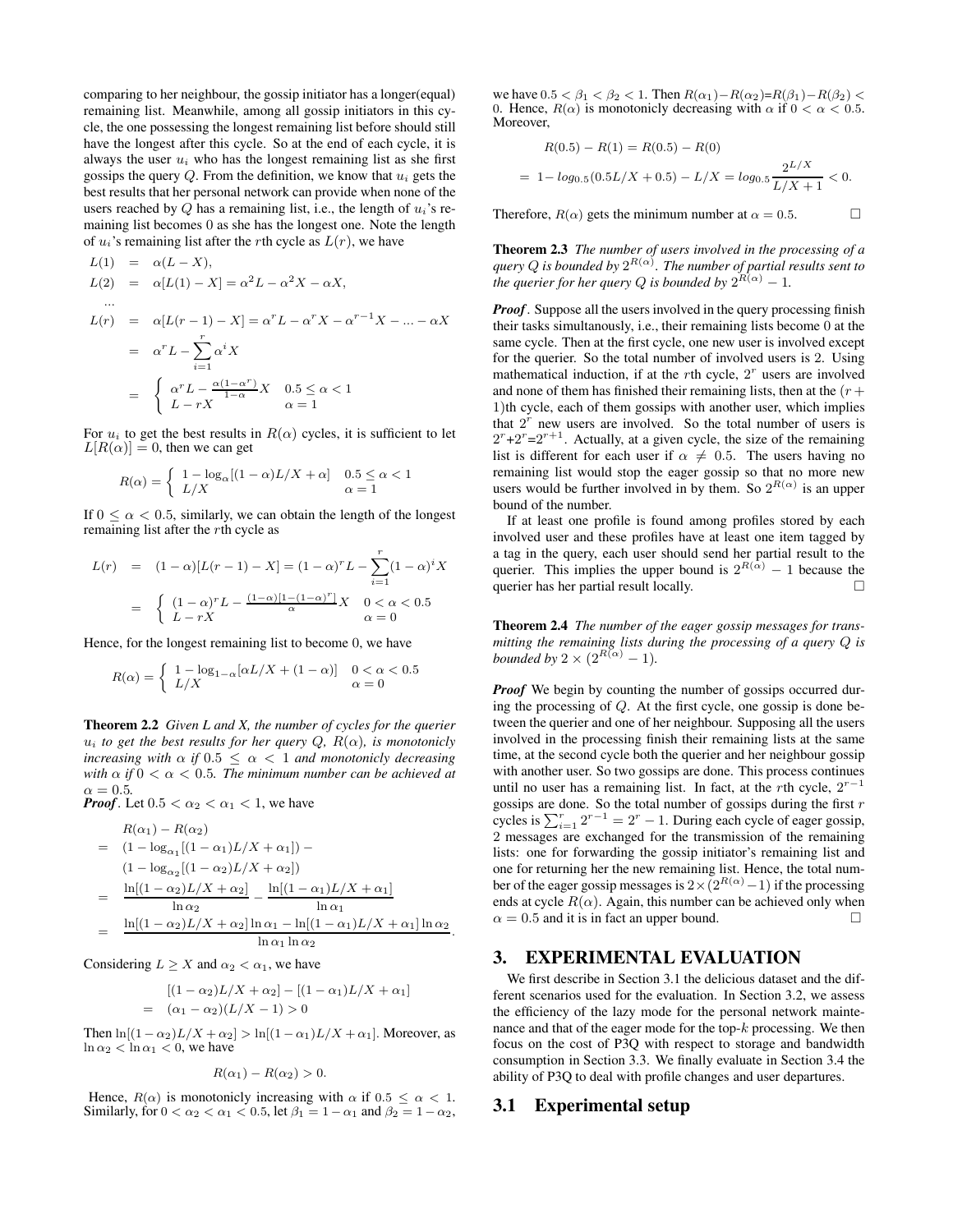| Table 1: Distribution of c |  |                                                              |    |      |     |     |      |
|----------------------------|--|--------------------------------------------------------------|----|------|-----|-----|------|
|                            |  | 20                                                           | 50 | -100 | 200 | 500 | 1000 |
|                            |  | $\lambda = 136.79\%$ 36.79% 18.39% 6.13% 1.53% 0.31% 0.06%   |    |      |     |     |      |
|                            |  | $\lambda = 4$ 2.06% 8.25% 16.49% 21.99% 21.99% 17.59% 11.73% |    |      |     |     |      |

## *3.1.1 Dataset and query generation*

The evaluation of P3Q has been conducted in PeerSim [13], an open source simulator for P2P protocols. The dataset used in the evaluation was crawled in January 2009 from delicious. The dataset contains 13, 521 distinct users who participated in 31, 833, 700 tagging actions, involving 4, 741, 631 distinct items and 620, 340 distinct tags. The distribution of tagging behaviours follows a long tail distribution as most items and tags are used by few users [18]. We reduce the dataset by randomly picking 10, 000 users and building their profiles with the items and tags used by at least 10 distinct users. This does not affect the top- $k$  results as only the items ranked at the tail of the candidate list are removed from the dataset. Those items are hardly involved in the final results.

The remaining dataset contains 101, 144 items, 31, 899 tags and  $9,536,635$  tagging actions<sup>2</sup>. In the experiments reported below, each user processes exactly one query: one item was randomly picked from the user's profile, the query of that user was then generated with the tags used by that user to annotate this item following the assumption that the tags used by a user to tag an item are precisely those she would use to search for that particular item.

#### *3.1.2 System setting*

As defined in Section 2.1, each user maintains the  $s$  users having the highest similarity scores with her in her personal network. To guarantee that the top- $k$  items for a query are derived from a search space containing sufficient choices, the size of personal network s is set to 1000 in our simulations. In fact, regardless of the size of personal network, the querier can get the accurate results within limited cycles (Theorem 2.1). Each user stores  $c$  profiles of the most similar neighbours in her personal network. Several values for c are considered in the evaluation. The goal of P3Q is to provide users with an adaptive system where they can trade the number of profiles to store in their personal networks and their activities in the system depending on their requirements with respect to the query results and their capabilities in both storage and bandwidth.

To emphasize the effectiveness of our protocol, we first consider uniform systems where all users have identical storages. We vary the value of  $c$  and it is set to 10, 20, 50, 100, 200, 500 or 1000 respectively in 7 different scenarios. Two heterogeneous settings with respect to storage capabilities are then considered, following a Poisson distribution (the parameter  $\lambda$  of the Poisson distribution is set to 1 and 4 respectively). The detailed distribution is depicted in Table 1. In the  $\lambda = 1$  scenario, more than 73% users only store 10 or 20 profiles. This can be considered as a network where the users are for instance mobile phones with limited memory. In contrast, the  $\lambda = 4$  scenario mimics a network where the majority of users can provide significant storage space.

## **3.2 Qualitative P3Q evaluation**

#### *3.2.1 Personal network maintenance in lazy mode*



**Figure 2: Convergence speed**

We first evaluate the ability of P3Q to discover users having similar tagging behaviours. We assume that each user builds her personal network by first discovering the contact information of any user currently in the system using the random peer sampling protocol. The s users with the highest similarity score are gradually integrated in the personal network through the gossip protocol in lazy mode. We evaluate the convergence property of the personal networks by measuring the number of gossip cycles required for users to build their personal networks.

The quality of a user's personal network is measured as its success ratio to the ideal one obtained off-line using the global information about all users' profiles. The success ratio is defined as the number of users that are in the personal network (and should be) over the total number of neighbours in the ideal personal network. The speed of convergence is then measured by the average of the resulting success ratios over all users for each cycle, i.e.,  $success\_ratio =$ 

$$
\frac{1}{|U|} \sum_{u_i \in U} \frac{Number\ of\ Good\ Neighbors\ In\ Current\ Network}{Number\ of\ Neighbors\ In\ Ideal\ Personal\ Network}
$$

success\_ratio is 1 if all users find their ideal personal networks.

There is a trade-off between convergence speed and bandwidth consumption orchestrated by the number of profiles exchanged in gossip. The more profiles are exchanged at each cycle, the faster users discover new neighbours for their personal networks (convergence) and the more bandwidth is required. In the evaluation, we set the size of random view to 10, so that at each cycle, 10 profile digests are exchanged in the bottom layer of the gossip protocol (lazy mode). In the top layer, if more than 50 profiles are stored in a user's personal network, 50 random ones among them are exchanged in each cycle. Otherwise, all the profiles are exchanged.

Figure 2 shows the convergence speed assuming uniform storages across users. Not surprisingly, the more profiles are stored, the faster the users successfully build their personal networks. More profiles in the personal network gives the current neighbours more opportunities to discover new neighbours increasing the diversity of profiles proposed in each gossip. Yet, even when only 10 profiles are stored, at the end of the 200th cycle, more than 68% of neighbours in the personal networks are identified. If the users provide sufficient storages, we observe that 50 cycles are enough to feed more than 90% of the personal networks.

#### *3.2.2 Query processing in eager mode*

As described above, the queries are processed through the eager mode of P3Q. To evaluate the quality of the top- $k$  results, we run a top-10 processing in a centralized implementation of our protocol and take the 10 returned items for each query as relevant items. The results obtained with P3Q are then compared to this baseline. The *recall* [27]  $R_k$  is then measured and computed as follows:

$$
R_k = \frac{Number\ of\ Retrieved\ Relevant\ Items}{Total\ Number\ of\ Relevant\ Items}
$$

<sup>&</sup>lt;sup>2</sup>Interestingly, although there are only about  $3,000$  most frequent English words, the cleaned dataset contains ten times that number of tags. This is due to the multi-word expression, like *socialnetwork*, *socialsearch*, *socialresponsiblility* etc., which gives a more precise description of the items. This also gives a hint of the ability of the tagging vocabulary to grow infinitely.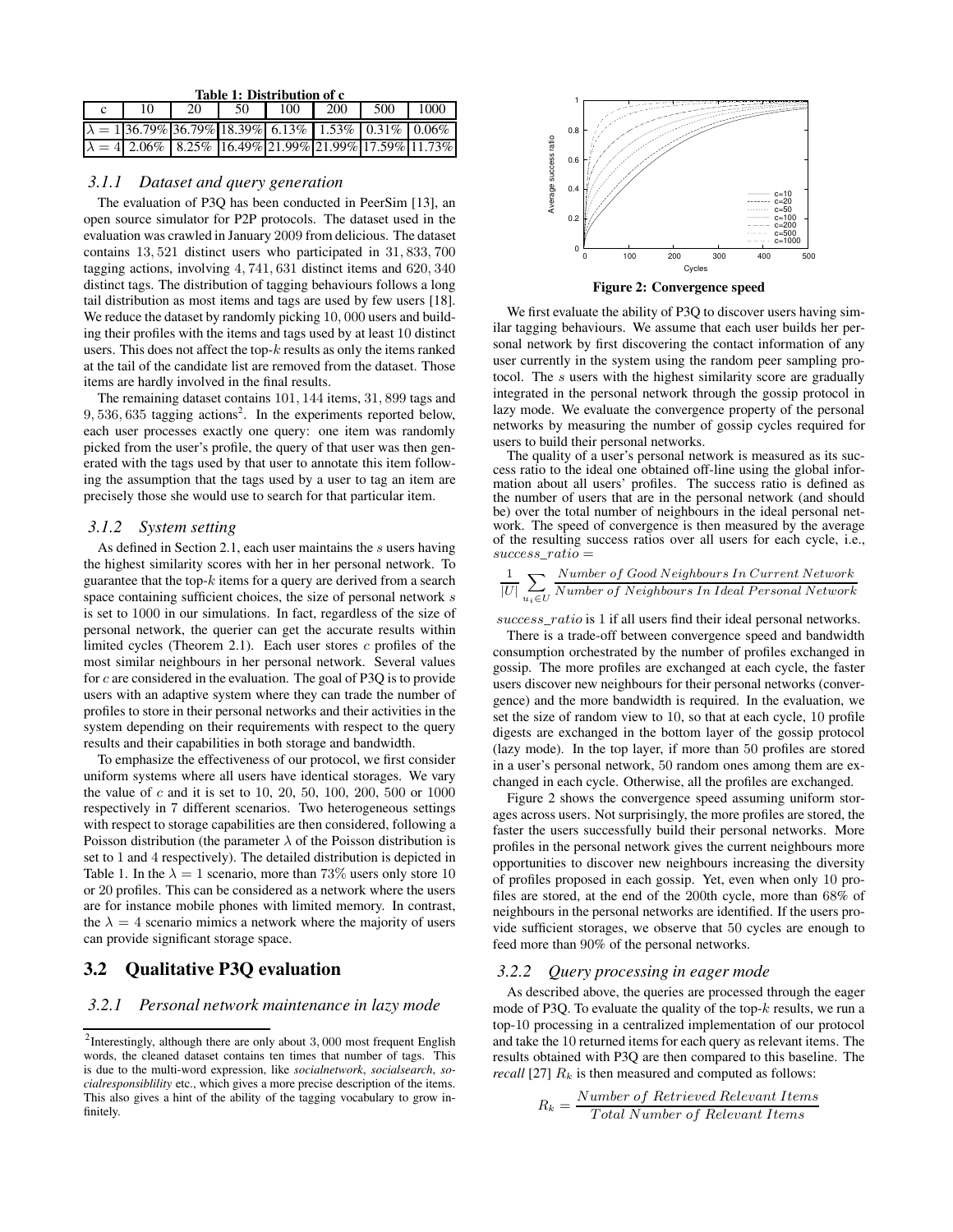

**Figure 3: Average recall evolution with different**  $\alpha$  ( $c = 10$ )



**Figure 4:** Average recall evolution with different  $c(\alpha = 0.5)$ 

Recall quantifies the coverage of the result set and varies between 0 and 1. In our experiments, we use average  $R_{10}$  over all queries as the results depends on the query and the user who generates it. In this context, an ideal  $recall = 1$  means that all queries processed in P3Q achieve the same top- $k$  results as the baseline.

Figure 3 depicts the evolution of the average  $R_{10}$  assuming each user stores 10 profiles in her personal network with different values of  $\alpha$ . The smaller  $\alpha$ , the larger portion of the remaining list is taken in charge by the gossip destination. If  $\alpha$  is set to 0, the query is successively forwarded along a path away from the querier. This is similar to the traditional routing of queries in an unstructured P2P system [4]. In contrast,  $\alpha = 1$  means only the neighbours of the querier are asked one by one. We vary the value of  $\alpha$  to measure the efficiency of our protocol between the two extremes (Figure 3).

The average recall at cycle 0 corresponds to the top-10 results obtained by local processing with profiles in the personal networks. Encouragingly, with only 10 profiles, on average, more than 4 good items out of 10 can be returned without any gossip.

We observe from Figure 3 that the parameter  $\alpha$  has an important impact on the top-k processing speed:  $\alpha = 0.5$  outperforms other values and the closer  $\alpha$  is to 0.5, the faster the top-10 results approach the reference. This confirms our analytical measures.

Figure 4 depicts the latency of the top-k processing with  $\alpha = 0.5$ assuming users store different profiles in their personal networks. At the end of the 10th cycle, all the queries get the most relevant results, i.e.,  $R_{10} = 1$ . Interestingly, the improvement in average recall after the first cycle is much more significant than that in the following cycles. This means that users with limited storage and little patience do not need to wait long time and the relatively satisfactory results can be get almost immediately.

As  $\alpha = 0.5$  performs the best, 0.5 is considered the default value in the following evaluation. However, users still have the freedom to change that value if they have limited bandwidth or if they are willing to keep their personal networks more up-to-date. Detailed results will be presented later (Section 3.4.1).

### **3.3 Cost analysis**



**Figure 5: Space requirement**

#### *3.3.1 Storage requirements*

As opposed to the centralized personalized top- $k$  processing approach presented in [1] where the users store all their neighbours' profiles and the related inverted lists, users in P3Q only store a limited number of their neighbours' profiles significantly limiting the storage requirements.

Each user stores the profile digests of all its neighbours in her personal network and random view and the profiles of c closest neighbours. In our experiments, on average, each user tags 249 items and more than 99% users tag less than 2000 items. Bloom filter of size 20K bits is used to ensure a relative low false positive rate (0.1%). The storage required for the profile digests is constant for all users and is 2.525M bytes in our experiments. So the storage requirement is mostly determined by the size of the stored profiles, which in turn is strongly dependent on the contents of the profiles. We use a metric similar to that used in [1] to measure the space requirement. The length of each profile is defined as the number of tagging actions it contains. The overall storage for the profiles in the personal network is then simply the sum of their lengths.

Figure 5 illustrates the storage requirement of each user for various numbers of stored profiles. Users are ranked in ascending order of their space requirements and the value on the X-axis can be simply considered as user identification. Obviously, the more profiles a user stores, the more space is required. Yet, if a user does not have sufficient number of neighbours exhibiting similar interests with her, her storage remains the same even if she can store more. Note that storing 10 profiles requires only 6.8% of the space required to store all profiles in the personal network, while storing 500 requires 73.6% of that space. To illustrate this further, a single item (URL) in our trace is identified by its 128 bits MD4 hash value and each user has a 4 bytes ID. Assuming that each tag can be identically presented as a 16 bytes string, a tagging action takes 36 bytes. Storing 10 profiles in the personal network, requires only 12.5MB. This requirement can even be fulfilled by mobile devices with limited capabilities.

#### *3.3.2 Bandwidth consumption*

Due to the periodic behaviour of lazy gossiping and the burst communication generated by eager gossiping, data are continuously exchanged in the system. We now evaluate the bandwidth consumption of personal network maintenance and top-k processing. We concentrate on the two heterogeneous scenarios, namely the Poisson distribution with  $\lambda = 1$  and  $\lambda = 4$ .

*Personal network maintenance traffic.* As mentioned above, 50 profile digests are regularly transferred by each user having more than 50 profiles in her personal network. This imposes a transmission of 125K bytes for each user. Only  $25K$  or  $50K$  bytes are transmitted for users having 10 or 20 profiles in their personal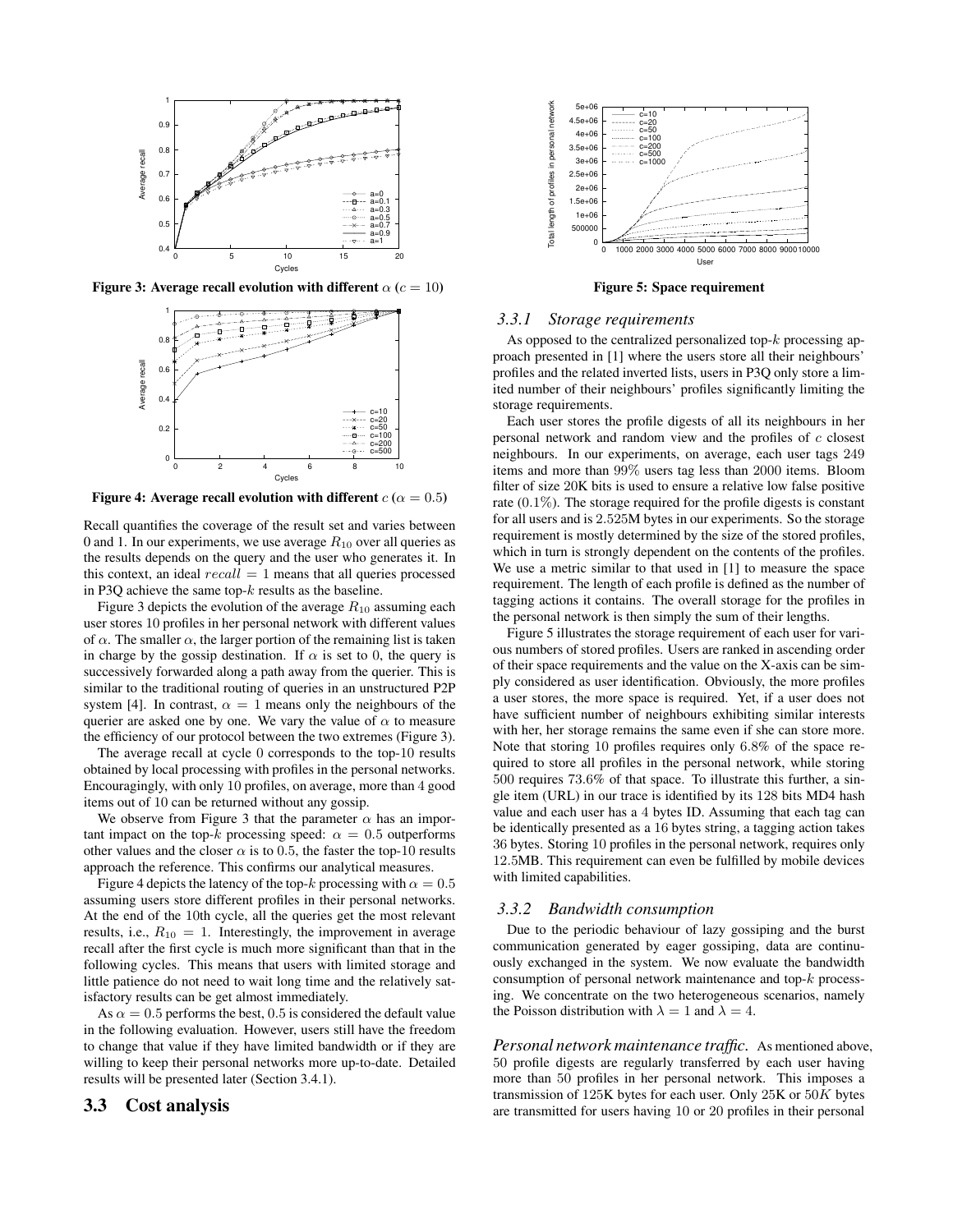

**Figure 6: Bandwidth for query processing (** $\lambda = 1$ **)** 

networks.

Except for the profile digests, the information received by each user for maintaining her personal network consists of two parts: *(i)* the common items and the associated tags to compute the similarity scores and, *(ii)* the whole profiles to be stored in the personal network. The latter ones are only transmitted when better profiles are discovered. We trace the information exchanged by each user as the time passes in the scenarios with  $\lambda = 1$  and  $\lambda = 4$  respectively.

In the  $\lambda = 1$  scenario, on average, at each cycle, before the personal networks stabilize, 87.6% of users in the system have to transmit further information for measuring the similarity while only 4.1% of them require the exchange of the whole profiles. For these users, 15.85K bytes and 503K bytes are transmitted respectively if they have such need in a certain cycle. Practically, the maximum information transmitted in a single cycle does not exceed 5M bytes. Similar performance is observed in the  $\lambda = 4$  scenario. On average, at each cycle, 88.0% users have to transmit 23.68K bytes for measuring the similarity while 12.95% of them need the whole profiles of 545K bytes. This is due to the fact that more neighbours could be identified at the same time while gossiping with a user having a large number of profiles in her personal network and more profiles are necessary to feed the personal network of a user having high storage capability. In the bottom layer of the lazy gossip, 10 profile digests of 25K bytes are exchanged at each cycle.

*Query processing traffic.* When a query is gossiped in the system, 3 kinds of information are transmitted: the forwarded remaining list, the returned remaining list and the partial result lists returned to the querier along with users whose profiles are used to build these lists.

In our experiments, a user is identified by a 4 bytes ID. The score of each item in the partial result list can also be presented by a 4 bytes integer. Figure 6 depicts the quantity of information transmitted in the scenario with  $\lambda = 1$  to answer a query. For the visibility of the figure, only 100 queries are randomly picked from all the queries and shown in it. The values on the Y-axis represent the sum of the information transmitted by all the users reached by the query during the query processing period. Users are ranked in ascending order of the quantity of partial result lists which consume most of the bandwidth comparing to other information. The value on the X-axis represents an individual query.

On average, in the  $\lambda = 1$  scenario 573K bytes are transmitted to answer a query and in the  $\lambda = 4$  scenario, 360K bytes are transmitted. The reason is that in a system where many users have large storages, several profiles involved in a user's query could be found through a single user. This prevents different users from transmitting the same items appearing in different profiles.

Note that the remaining lists are piggybacked in the eager gossip messages and do not generate additional messages in the system.

In contrast, each partial result list is sent to the querier in a separate message. On average, to answer a query, 228 such messages are transferred to the querier in the  $\lambda = 1$  scenario and 70 in the  $\lambda = 4$ scenario. As a result, the size of each message is in fact very small. This also verifies the bound on the number of partial result lists of the analysis (Theorem 2.3).

## **3.4 Dynamism**

Users in collaborative tagging systems are usually active in the sense that they change their profiles frequently by tagging new items. In addition, new users keep joining the system and the users are not online all the time. We evaluate in this section the impact of both forms of dynamics, respectively the profile dynamics and the churn on the same delicious trace.

#### *3.4.1 Profile dynamism*

First, we analyze the underlying patterns of changes in the system during the whole year of 2008. We observe that every week more than 3000 users change their profiles while less than 60 new users are involved in the system. As new tagging behaviours dominate new users, we focus on the impact of changes in user profiles. Note that the number of cycles for new users to build their own personal networks should be similar but smaller than the case where no user exists in the system before as shown in Figure 2. Our analysis also shows that the number of users changing their profiles per week remains stable. We take the week having the largest variation (from 2008-11-11 to 2008-11-18) to run the simulation. We assume that all users change their profiles simultaneously, i.e., each user adds the new tagging actions happened in the same day to her profile at the same moment of the simulation. The simulations are run for each day in this week, but only one of them is shown as they all exhibit similar trends.

*Updating profiles.* A user profile may be replicated in different personal networks. When a profile is updated, the changes are captured through the gossip protocol. To evaluate the ability of P3Q to capture such changes, we consider the average update rate (AUR) as a measure of the freshness of the profiles in the users' personal networks at a given cycle. The update rate for a user is defined as the number of profiles in her personal network that have been updated over the number of profiles that have been subject to changes. The average update rate is averaged over all users, i.e.,  $AUR =$ 

$$
\frac{1}{|U|}\sum_{u_i \in U}\frac{Number\ of\ Updated\ Profiles\ In\ Network(u_i)}{Number\ of\ Profiles\ In\ Network(u_i)\ Owing\ Update}
$$

 $AUR$  attains 1 when the profiles in all users' personal networks are up-to-date.

To highlight the impact of storage on the evolution of the average update rate, the simulations are first run in homogeneous settings where all users having the same number of profiles  $(c)$  in their personal networks. We consider the day where 1540 users changed their profiles with an average of 8 new tagging actions per profile. Maximum change was observed in a profile with 268 new tagging actions. Table 2 summarizes the influence of profile changes in different settings.

In lazy mode, i.e. after users changing their profiles, no query is generated, we compute the average update rate after each cycle. This is illustrated on Figure 7(a). We observe that a small number of stored profiles (c) guarantee a high average update rate. After 30 cycles, more than 95% profiles are updated in both systems for users storing 10 or 20 profiles while only 40% of the profile are updated after 100 cycles for the users storing 500 or 1000 profiles.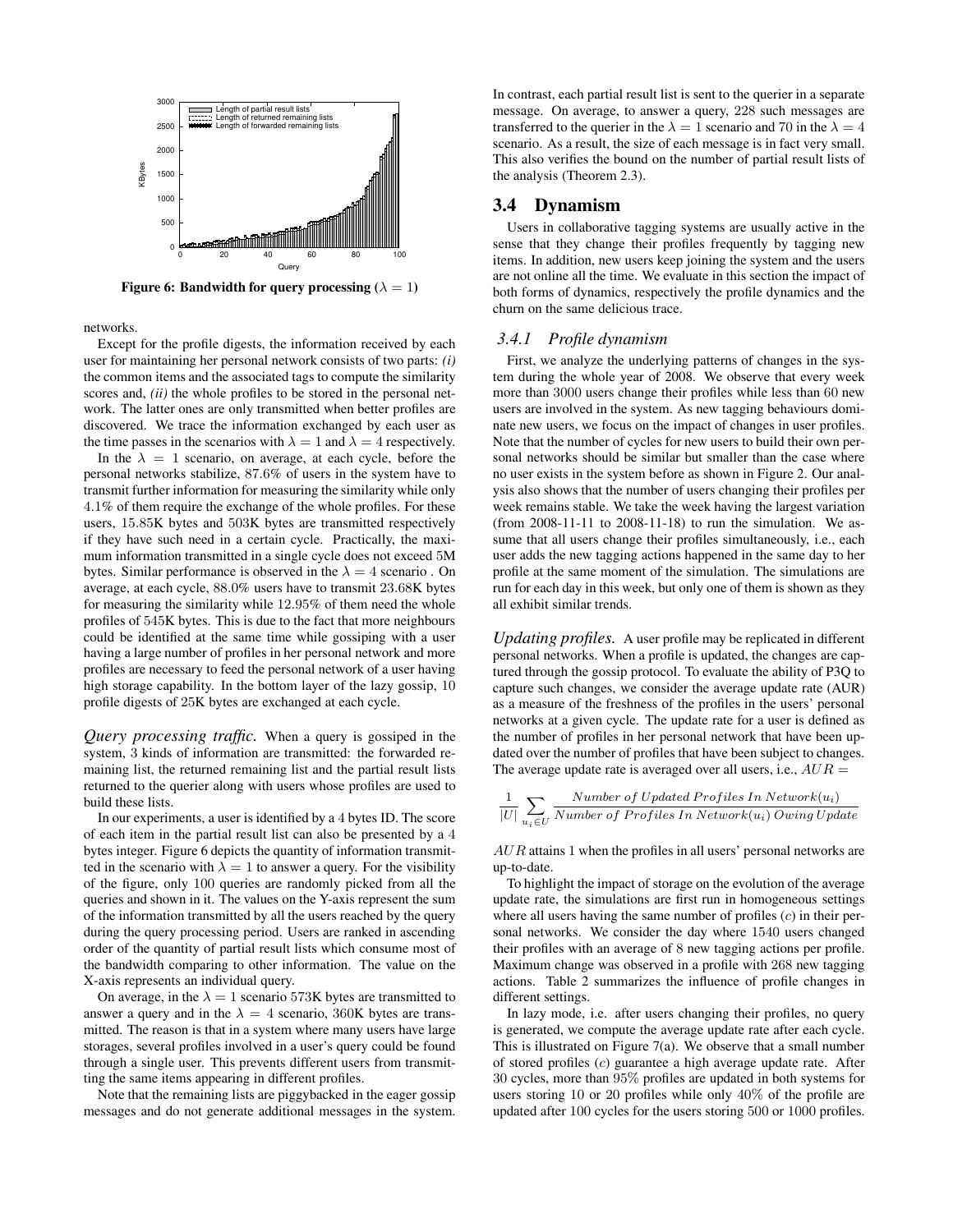**Table 2: Influence of profile changes in different systems**

| $\mathfrak{c}$ |       | % of users having Average number<br>to update profiles of profiles to update of profiles to update | Maximum number |
|----------------|-------|----------------------------------------------------------------------------------------------------|----------------|
| 10             | 80.9% |                                                                                                    | 10             |
| 20             | 82.0% |                                                                                                    | 16             |
| 50             | 88.2% | 15                                                                                                 | 34             |
| 100            | 88.2% | 26                                                                                                 | 61             |
| 200            | 88.2% | 43                                                                                                 | 106            |
| 500            | 88.2% | 76                                                                                                 | 224            |
| 1000           | 88.2% | 105                                                                                                | 388            |







(b) Different distributions of  $c$ 

**Figure 7: AUR evolution in lazy mode**



**Figure 8: Number of users reached by the query**

Not surprisingly, the more profiles are stored in the personal network, the more difficult it is to keep all of them up-to-date.

We now consider in the following the heterogeneous scenarios with  $\lambda = 1$  and  $\lambda = 4$  for further analysis. Figure 7(b) confirms the former observation that if most of the users in the system have small number of stored profiles, it is easier to keep them up-to-date.

We now consider the impact of running the eager mode on the



**Figure 9: AUR evolution in eager mode**

freshness of the system. The lazy mode guarantees that the personal networks are updated uniformly across users as the gossip protocol runs periodically on every user. Instead, the eager mode runs on demand, upon query, and impacts a small portion of the network, i.e., the small fraction of users reached by the query. This has a significant impact of the freshness of the personal networks of such users. To illustrate the ability of the eager mode to cope very well with dynamics, we compute the average update rate over the users participating in the eager gossip. The number of such users reached by the query in the 2 heterogeneous scenarios is shown in Figure 8. The X-axis can be considered as query identification and the queries are ranked in descending order of their Y-axis values. On average, during the processing of a single query, 256 users are reached by the query in the  $\lambda = 1$  scenario while 75 users are reached in the  $\lambda = 4$  scenario.

Figure 9 shows the impact of the eager gossip on profile updating. To see a significant impact, a series of queries are consecutively sent by the same user before the next cycle of lazy gossip begins. We observe that if most users have small storages ( $\lambda = 1$ ), the acceleration effect of eager gossip is prominent. After answering a single query, on average, about 24% profiles are updated. 10 consecutive queries enable all the users reached by the queries to update more than 60% of the changed profiles. Yet, all the changes are not taken into account only relying on the eager mode. This is due to the fact that in the absence of the lazy gossip, changes of users that are not reached by the queries are not yet propagated. This also explains why the impact of eager gossip is less significant when users have large storages. Moreover, with small storage, in each cycle of gossip the same profiles are proposed. Once a profile is updated, gossip protocol ensures a fast dissemination.

*Updating neighbours.* Active tagging behaviours of users may not only impact on the stored profiles, but also impact the personal networks themselves. Considering the same day in the simulation, we observe that the changes in profiles led 1719 users to change an average of 2 (maximum 148) neighbours in their personal networks. We now evaluate how fast such changes are captured under the lazy mode. To this end, we compute the ratio of users discovering all their new neighbours over the users whose personal networks should change. Note that this is a strict metric in the sense that even when most of a user's new neighbours are discovered, the ratio is still 0 unless her personal network is completed.

Figure 10 shows that, in both settings, after 30 cycles, half of the users have discovered all their relevant neighbours and at the 100th cycle, the number reaches 80%. This illustrates the fact that users efficiently capture the new trends in their personal networks. We do not display the results for the eager mode, as the eager mode does not impact the neighbours discovery as the gossip operations are limited to the querier's neighbourhood.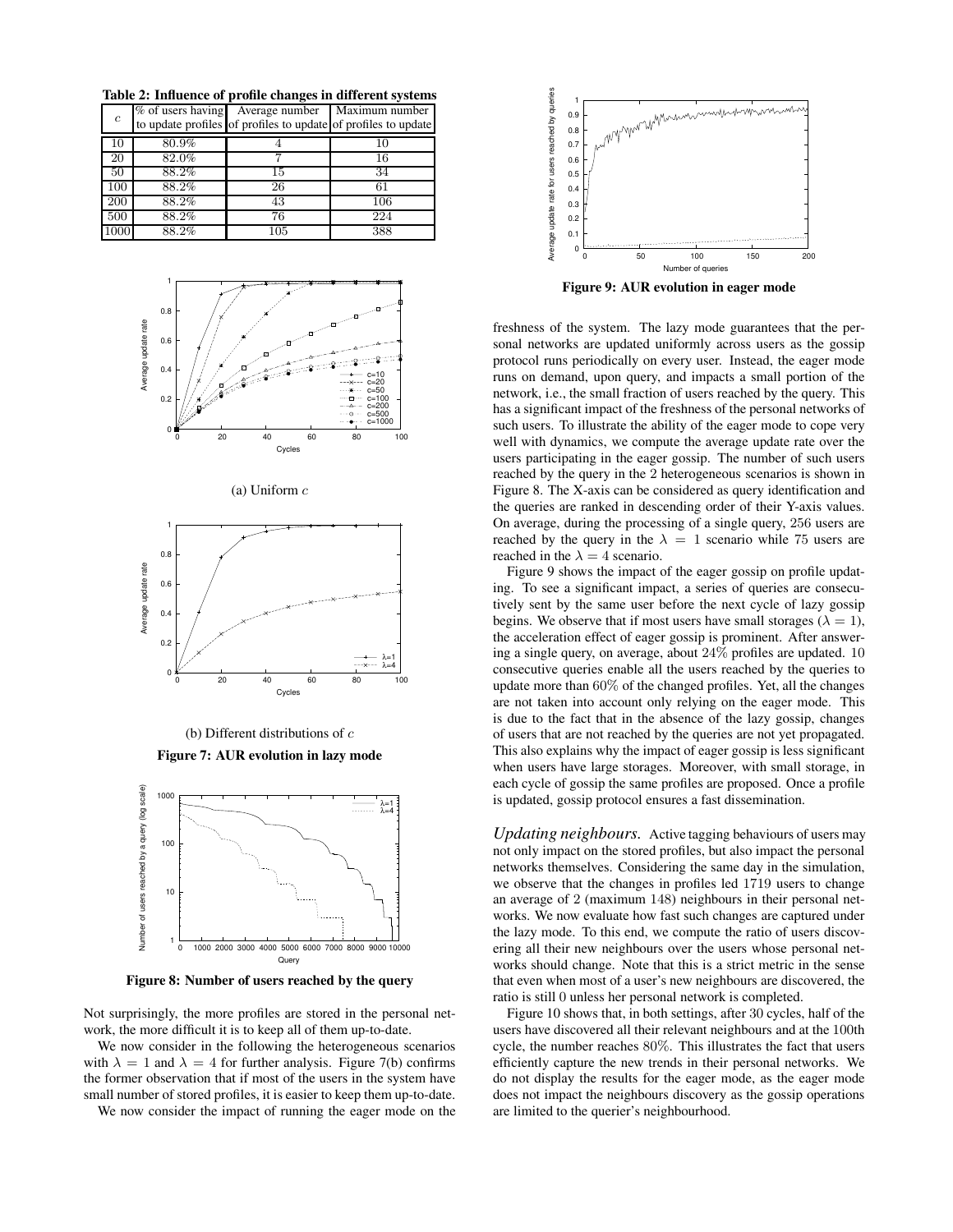

**Figure 10: Personal network evolution in lazy mode**

#### *3.4.2 Churn*

Users who do not store all their neighbours' profiles should collect more information through gossiping. However, the original owner of a profile may not be online at query time. We now evaluate the failure-resilience capability of P3Q. Inherently, the fact that users store several profiles in addition to their own profiles guarantees a minimum number of replicas of each profile in the system. Moreover, if the owner has left, the replicas of her profile would not be out-of-date because her opinion on the tagged items keeps meaningful and no new tagging actions can be added during her absence. However, the departure of a large number of users will inevitably cause problems. More specifically, this will influence the query processing time as more users should be contacted to get the necessary profiles but also the top- $k$  quality as some profiles might no longer exist in the system.

Unfortunately, no information regarding the online time of each user could be obtained by crawling a delicious trace. So we simply assume that a given percentage of randomly chosen users leave the system simultaneously. Figure 11 illustrates the impact of the number of leaving users on the top-k processing in the  $\lambda = 1$  and  $\lambda = 4$  scenarios respectively. *p* is the percentage of leaving users. Obviously, the more users leave the system, the slower the average recall improves along time. However, even 90% users have left, at the end of the 10th cycle, on average, about 8 relevant items can be returned to the querier in the  $\lambda = 1$  scenario (Figure 11(a)). Better results are observed in the  $\lambda = 4$  scenario (Figure 11(b)). This is due to the fact that in the latter system, more replicas are available thanks to larger storages of the remaining users. If only 10% of users leave, the degradation on processing time is very small. Yet, the average recall fails to get 1 no matter how long the users wait because a certain number of queriers can not find all the profiles in their personal networks (Figure 11(c)). However, even if  $50\%$  of users leave simultaneously in the  $\lambda = 4$  scenario, the percentage of non complete queries remains smaller than 5%. Yet, those results confirm that our system is robust in face of user departures: after waiting for a limited time (10 cycles), almost all the relevant items can be proposed to the querier.

#### **3.5 Summary**

Our evaluations demonstrate that the users get good results immediately and can be further satisfied with accurate results within a small number of gossip cycles. Although P3Q takes more time to build the personal networks if the users store less, once most of the neighbours are identified, P3Q guarantees a better freshness of the local stored information and consumes less bandwidth for the personal network maintenance. However, users still have the possibility to store more information if they are willing to get a better result immediately. Consider for instance the scenario with  $\lambda = 1$ . Assume 1 minute per cycle and 5 seconds per cycle are used in the

lazy mode and the eager mode respectively, the query can be accurately answered within 50 seconds with an average bandwidth consumption of 91K bps (bits per second) for the querier. The background traffic for maintaining the personal network through lazy gossip is only 13.4K bps and this may increase to 121K bps in eager gossip. Even if all users simultaneously change their profiles, in half an hour, 90% of the local stored information is updated and more than 50% users' new neighbours are identified.

## **4. CONCLUDING REMARKS**

Early in 2000, [15] pointed out the importance for future search engines to leverage (either explicit or implicit) context information to improve the search process. This was also confirmed in [24] where personalized search was considered as a promising way for boosting the quality of search engines.

Two general approaches for search personalization were described in [20]: query expansion and result processing. The first approach tries to append new terms to a query in order to better reflect the user's profile ([7, 8]). The second approach runs the original query but re-ranks the returned results based on the user's profile. A wide range of user activities have also been considered to enhance reranking, including user's query histories [22], browsing histories [23] and tagging behaviours [19].

Various community-aware ranking algorithms have been developed to explore the relationships between users for personalizing information retrieval. A social scoring function, leveraging the strength of user relations and correlations among different tags, was proposed in [21] to improve the top-k quality. Various notions of user affinity and social relations were discussed in [2, 21]. A general indexing and query processing framework encompassing a wide class of scoring functions and networks was developed in [1]. Given a user and a so-called user's network, the relevance of an item to the user's query is a function of its popularity in that network. It is shown that building the inverted lists for each (user, tag) pair is too space-intensive, while clustering users with similar tagging behaviours and building inverted lists for each cluster impacts the processing time.

The way P3Q performs the top- $k$  processing is inspired by the network-aware search technique of [1]. P3Q is however decentralized, in terms of both storage and processing, and this we believe is the key to its scalability. Some approaches to decentralize top-k processing have been proposed. In [16], pre-computed inverted lists are distributed across nodes and partial information is transmitted in the network progressively to approximate top- $k$ results. In [5], a Chord-based DHT is used to partition the term space and each node is responsible for a random set of terms. The query is then routed to the nodes responsible of the query related terms. These approaches differ from P3Q which does not rely on any global dictionary or specific mechanism to organize the data in the system.

SPEERTO [25] explores a skyline-based routing which forwards the top- $k$  queries among super-nodes to minimize the data transferred in the system. PlanetP [9] uses gossip to globally replicate a membership directory and a term-to-peer context index. A searching node first identifies the set of nodes having the query related terms with the global index and then ranks the relevant documents (returned by these nodes) to determine the most pertinent ones. Unlike in P3Q, none of these approaches achieves personalization.

In the context of top- $k$  processing, explicit (declared) social connections have also been considered. In [17] the potential for using social networks to enhance Internet search is discussed. The proposed system, PeerSpective, focuses on a small set of social friends (in Skype or in Lab) to rank relevant results. In fact, equipping each